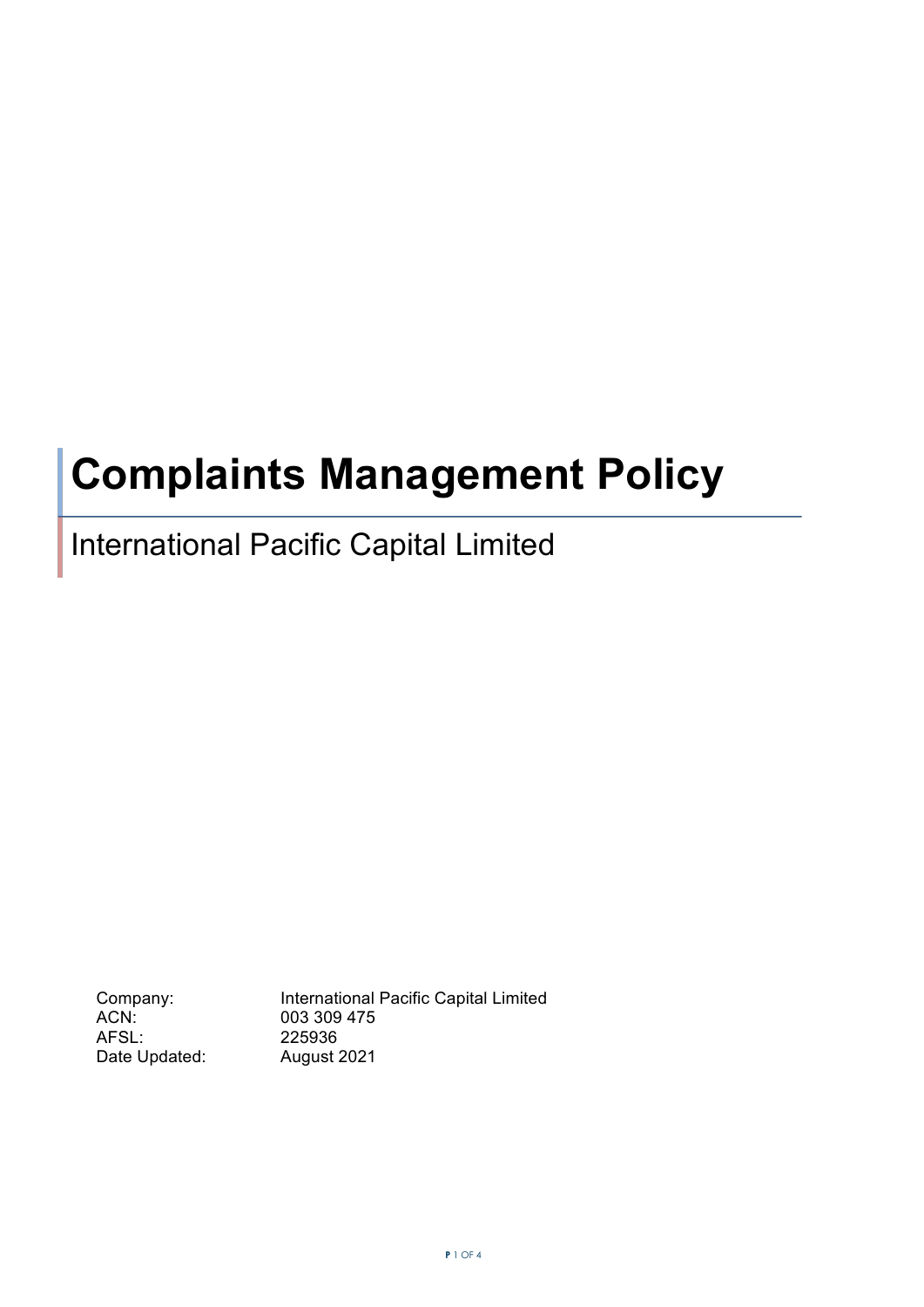## **VERSION CONTROL**

| <b>Version Number</b> | <b>Date Updated</b> | <b>Notes</b>                                                                           |
|-----------------------|---------------------|----------------------------------------------------------------------------------------|
|                       | August 2021         | Original document prepared and finalised in<br>consultation with Sophie Grace Pty Ltd. |
|                       |                     |                                                                                        |
|                       |                     |                                                                                        |
|                       |                     |                                                                                        |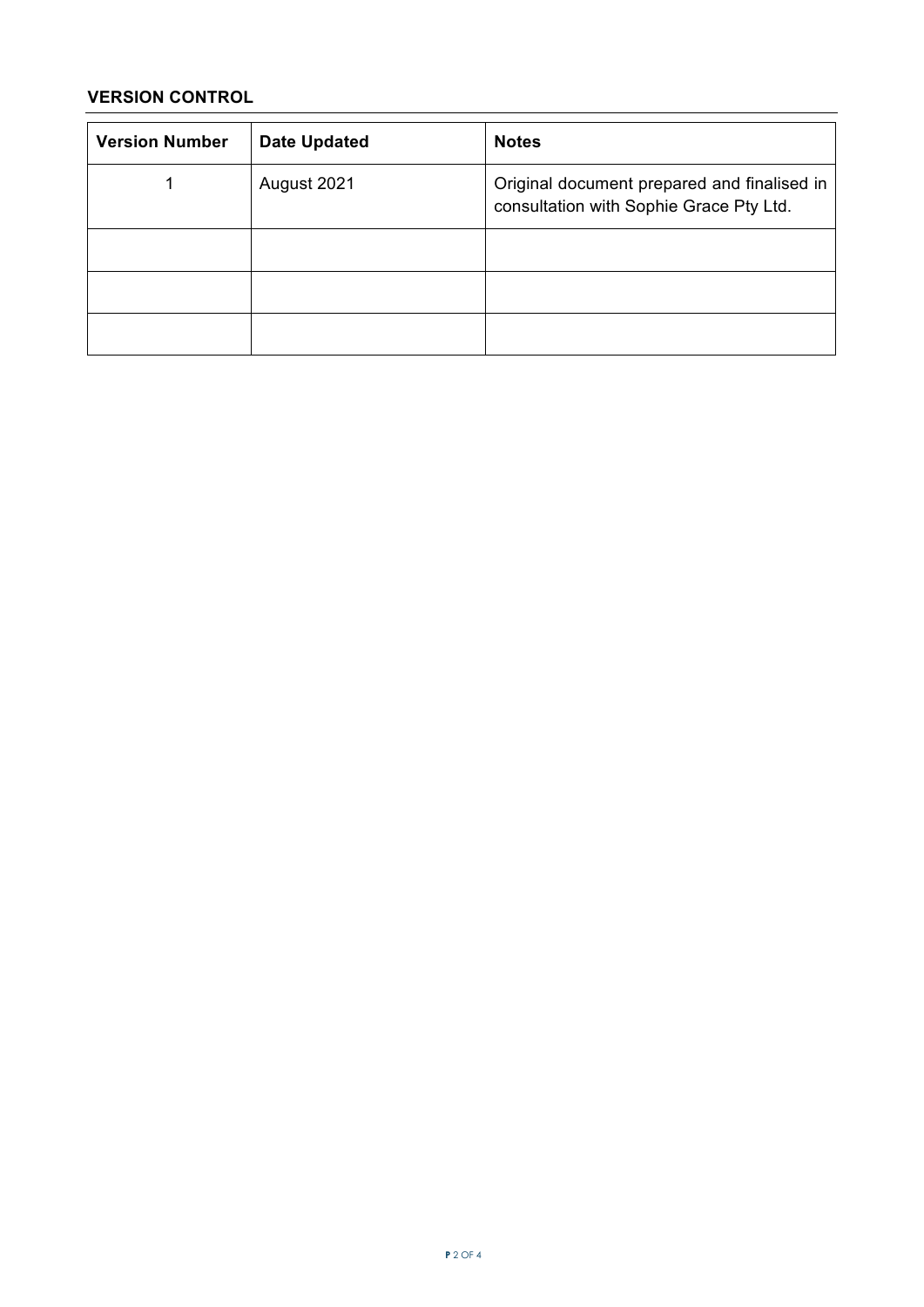#### **1. INTRODUCTION**

- 1.1 International Pacific Capital Limited ("**IPC, we or us**") is committed to effective and efficient complaints management and to fair and transparent dealings in the financial marketplace.
- 1.2 A complaint is an expression of dissatisfaction made to or about an organisation, related to its products, services, staff or the handling of a complaint, where a response or resolution is explicitly or implicitly expected or legally required.

#### **2. OUR COMPLAINTS MANAGEMENT PROCESS**

- 2.1 We take your feedback seriously and will work proactively to investigate and resolve your complaint. If you have a complaint, please contact us by any of the following methods:
	- (a) Email: admin@ipcl.com.au;
	- (b) Telephone: 02 9252 5300; or
	- (c) Post: Level 12, 111 Elizabeth Street, Sydney NSW 2000.
- 2.2 Any material relating to IPC's Internal Dispute Resolution ("**IDR**") process will be provided to you free of charge.
- 2.3 We will collect certain information from you, including:
	- (a) Your name;
	- (b) Your contact details;
	- (c) How you would prefer to be contacted;
	- (d) A description of your complaint; and
	- (e) How you would like the complaint resolved.
- 2.4 We will acknowledge your complaint, generally within fourteen (14) calendar days and give you the contact details of the person responsible for dealing with your complaint.
- 2.5 The person responsible for dealing with your complaint will commence their investigation and may require further details from you. Upon completion of their investigation, the person responsible for dealing with your complaint will contact you with an IDR response. This will provide you with information about:
	- (a) the final outcome of your complaint at IDR; and
	- (b) information about other remedies that may be available to you.

### **3. TIMEFRAME FOR RESOLVING COMPLAINTS**

3.1 We endeavour to resolve all complaints as quickly as practicable. Many complaints can be resolved within days or on the spot. We will keep you informed in relation to your dispute and will provide you with an IDR response within forty-five (45) calendar days of receiving your complaint.